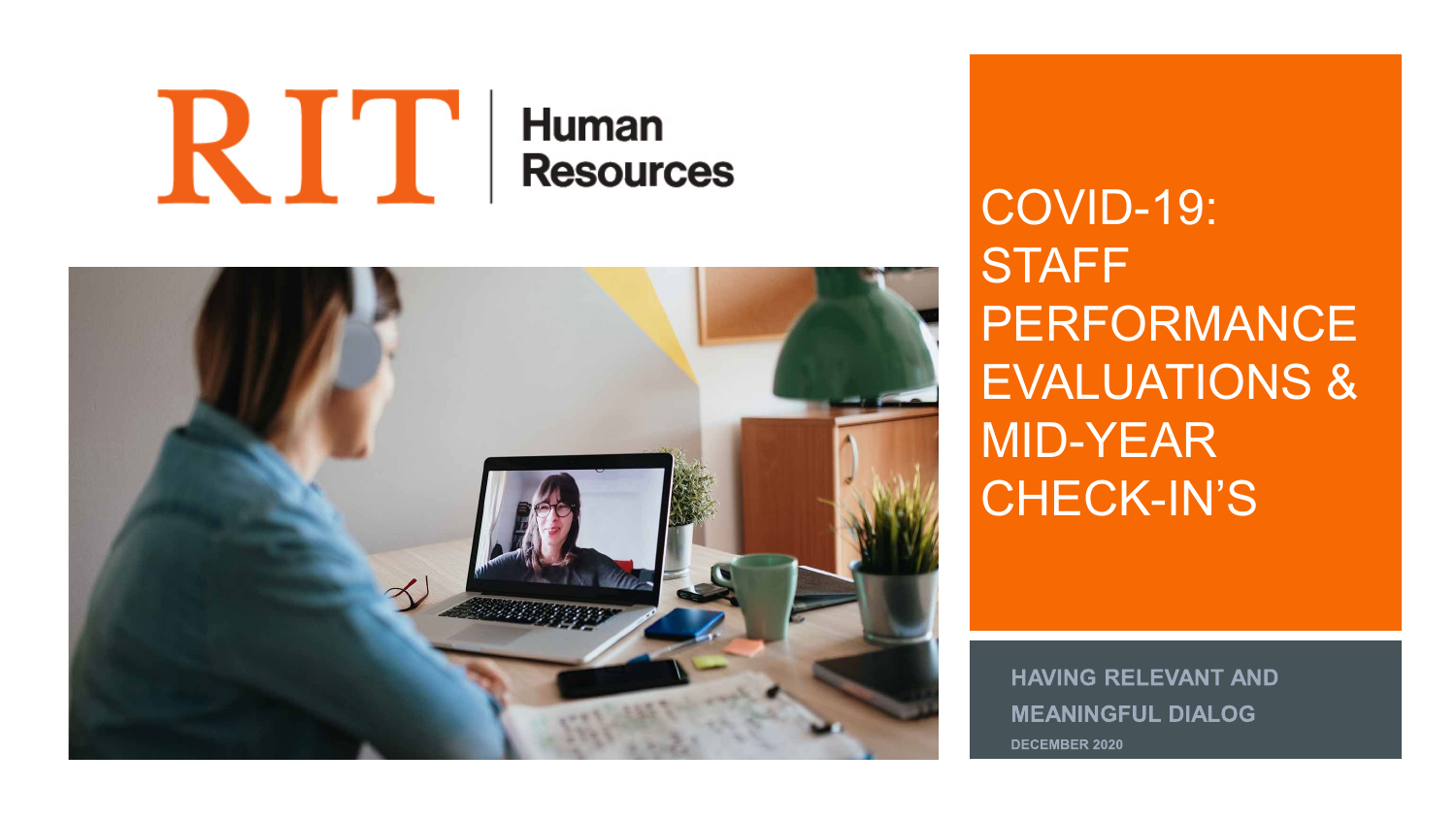## WHY ARE WE TALKING ABOUT THIS?

- Since March, 2020 life at RIT and around the world has been anything but "business as usual" - working remotely, figuring out what the work is, adjusting work and schedules and spending hours on Zoom. For some, the work resembles very little of our pre-COVID-19 life and for others, what we do has been significantly altered.
- Employees and managers shifted and adjusted "on the fly". Change for some was more than for others. Most of us, even if temporarily, experienced uneasiness while we moved through all the unknowns related to our health and safety, job security, family needs and other concerns.
- While all this was happening, life and work went on.
- $\blacksquare$  It may not have been the work that was outlined in our annual goals or even ones that immediately followed the pandemic. But the work went on. The necessary work. The important work. The work that needed doing. New work. Sometimes taking the form of things not discussed or perhaps things that before now weren't considered.
- 2020 has been a year of incredible change, loss, uncertainty and disruption. For some, grief and heartache. It's been a year of adjusting and shifting. It's also been a year where learning occurred, initiative was taken, and progress was made.
- As we go into year-end conversations, let's recall the circumstances under which most carried-on, - showing-up at kitchen counters, dining room tables or bedroom dressers every day ready to work, ready to put in the effort, ready to contribute even when goals were in flux and the work was murky. Acknowledging this lends credibility to our experiences and allows us to continue to adjust while remaining productive.
- **EXTER** Let's have conversations about what happened and how it happened; and let these conversations lead us to how we will do it differently, stronger and better as we move into 2021.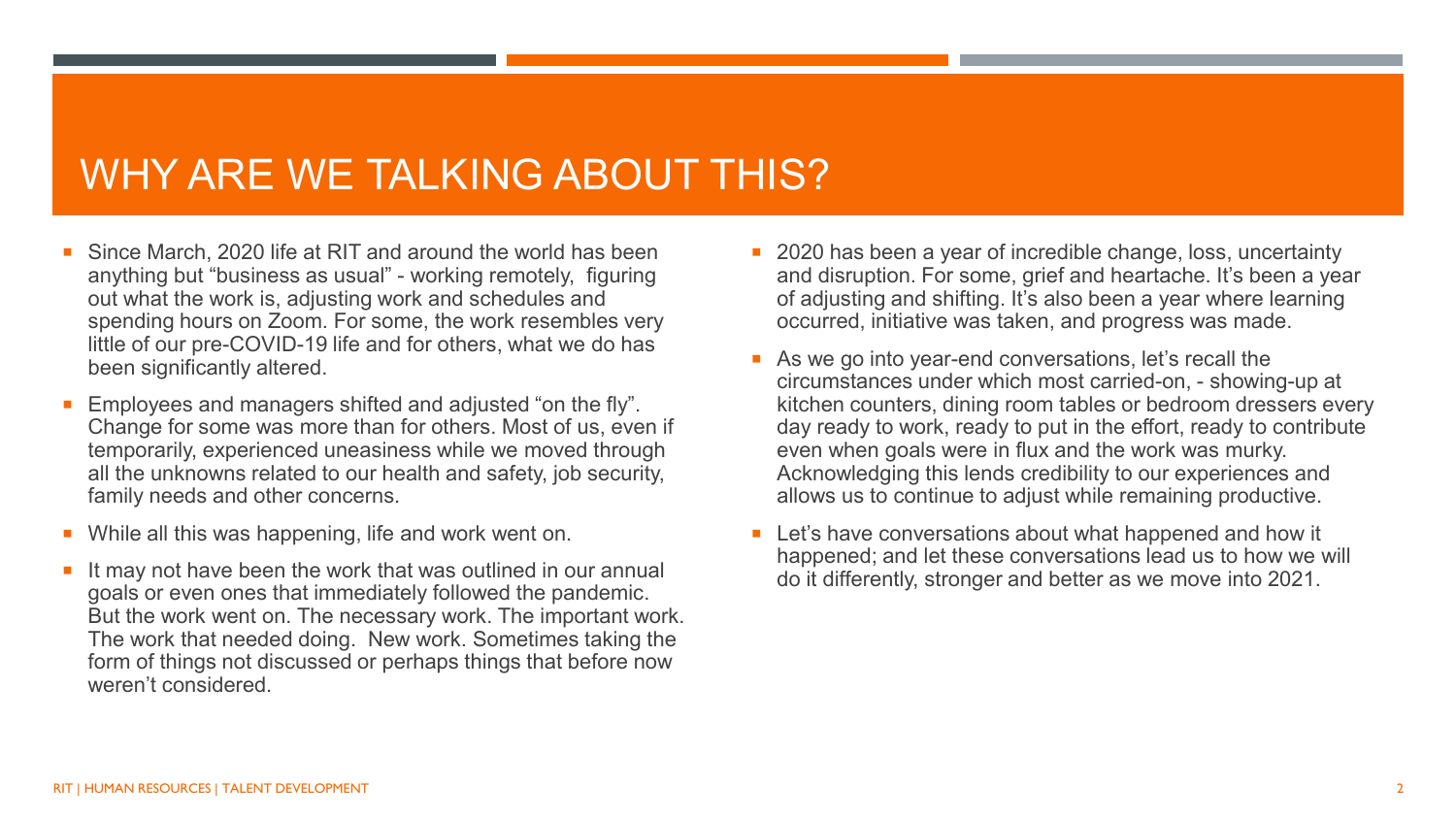

#### Stay the Course

The need for feedback and reassurance is greater than ever

#### Put People First

2

Walk a mile in their shoes: demonstrate empathy



### Widen the Dialog

Acknowledge changes; talk about results but also progress, initiative and learning



#### Listen

Hear what people are really saying

## FOUR STEPS FOR MEANINGFUL DIALOG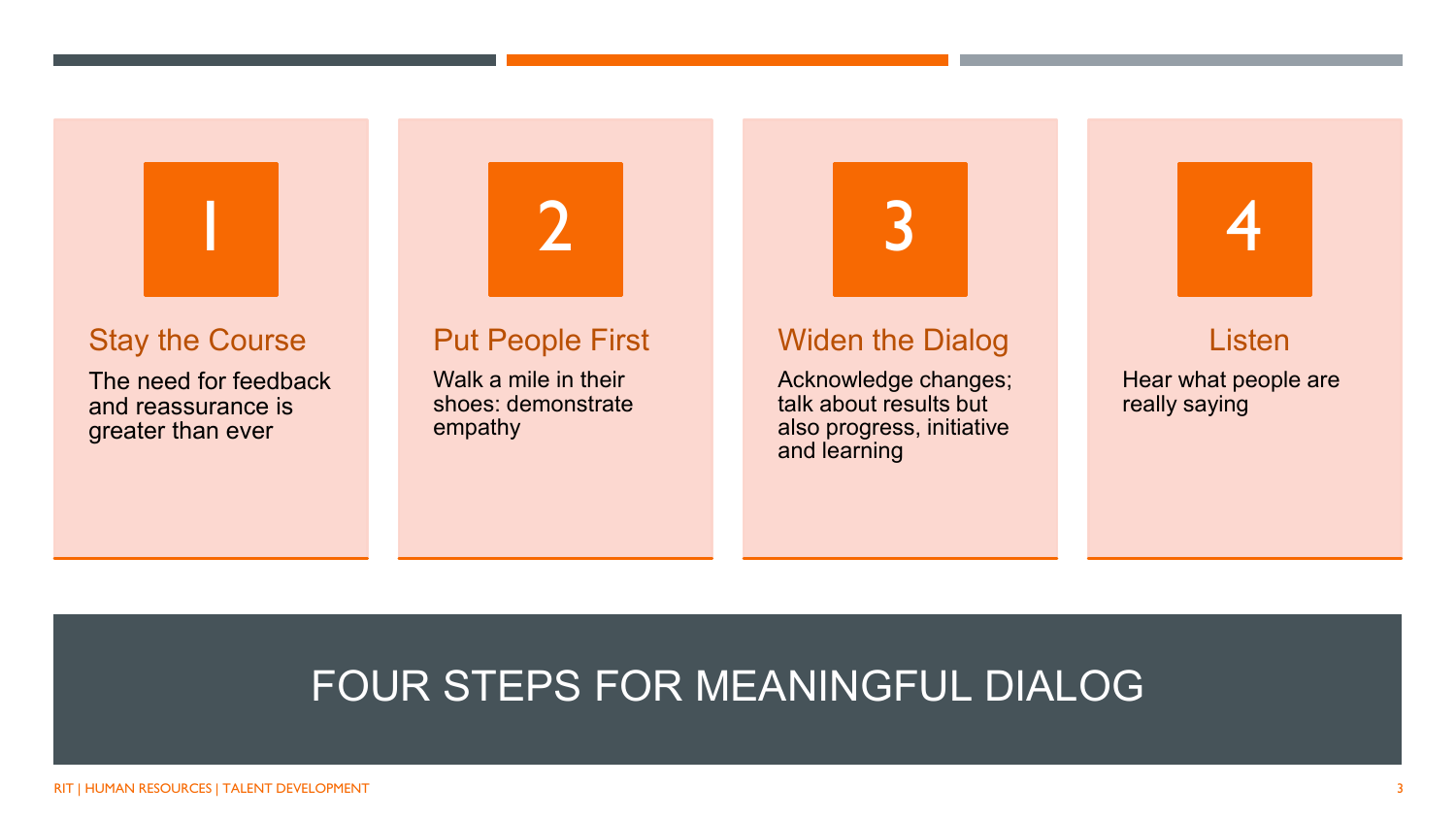## STAY THE COURSE

- As we navigate so many changes due to COVID -19, it's important to continue having regular conversations about performance. Whether it's an añnuăl review or a mid-point check-in, scheduling<br>these conversations provides a sense of normalcy amid a less-<br>than-normal year.
- Keep the intention of the meeting supportive yet constructive. Some goals may have fallen short while other accomplishments not initially identified may have been fulfilled. Whether the contributións are associáted with a pre-determined goal or came<br>out of a COVID-related need, employees still want to share their<br>contributions and accomplishments. Acknowledge what went well and what didn't. Spend more time on positive contributions.
- Consider how you can make the conversation an "exchange of ideas" including how the work stayed the same and how it changed to address the new environment. Find <u>w</u>ays to reassure people by "catching people doing things right". This will go a long way toward boosting morale at a time when people are feeling fatigued.
- With several unprecedented months behind us and the close of 2020, the timing of these conversations offers meaningful<br>opportunity to highlight staff contributions, express gratitude and<br>offer optimism for 2021.

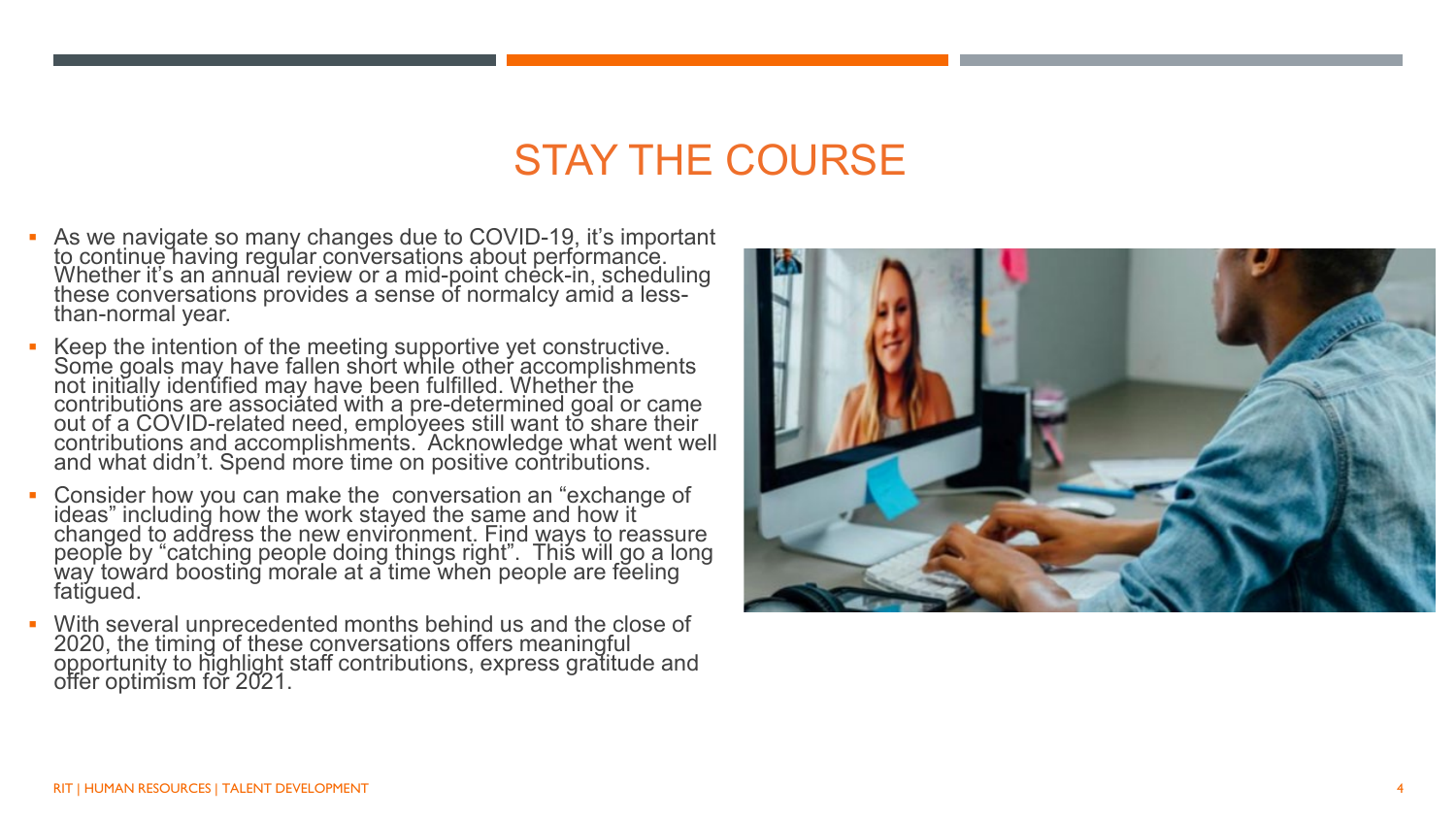### PUT PEOPLE FIRST



- **-** Although most employees want to receive feedback from their supervisor or manager – they may be extra-sensitive in anticipation of performance meetings this time around. Remember that "these conversations can have a visible positive effect, but they can also hurt people, lower their self-esteem or make them feel underappreciated." Unless you have reason to believe an employee's work was sub-par even with consideration for the circumstances, err on the side of keeping it positive (but<br>be honest). Request another meeting to have a discussion about helping thé individual be more successful in the coming year.
- Prepare for the conversation by making a list of all the things that changed in your own world and the efforts you made to achieve goals or contribute to the work and tasks of the university. Doing so will give you empathy for the challenges others have had.
- "The more we have empathy for the other person's experience, the more we are attuned to what's really going on for them. This allows for better communication and mutual understanding that can build the relationship. Providing feedback (or insights) to others is a valuable way to not only develop your people, but to build your relationships."

[HTTPS://WWW.ACTITIME.COM/PROJECT-MANAGEMENT/IMPORTANCE-OF-FEEDBACK/](https://www.actitime.com/project-management/importance-of-feedback/) AND HTTPS://WWW.NOVOED.COM/RESOURCES/BLOG/THE-ROLE-OF-EMPATHY-IN-FEEDBACK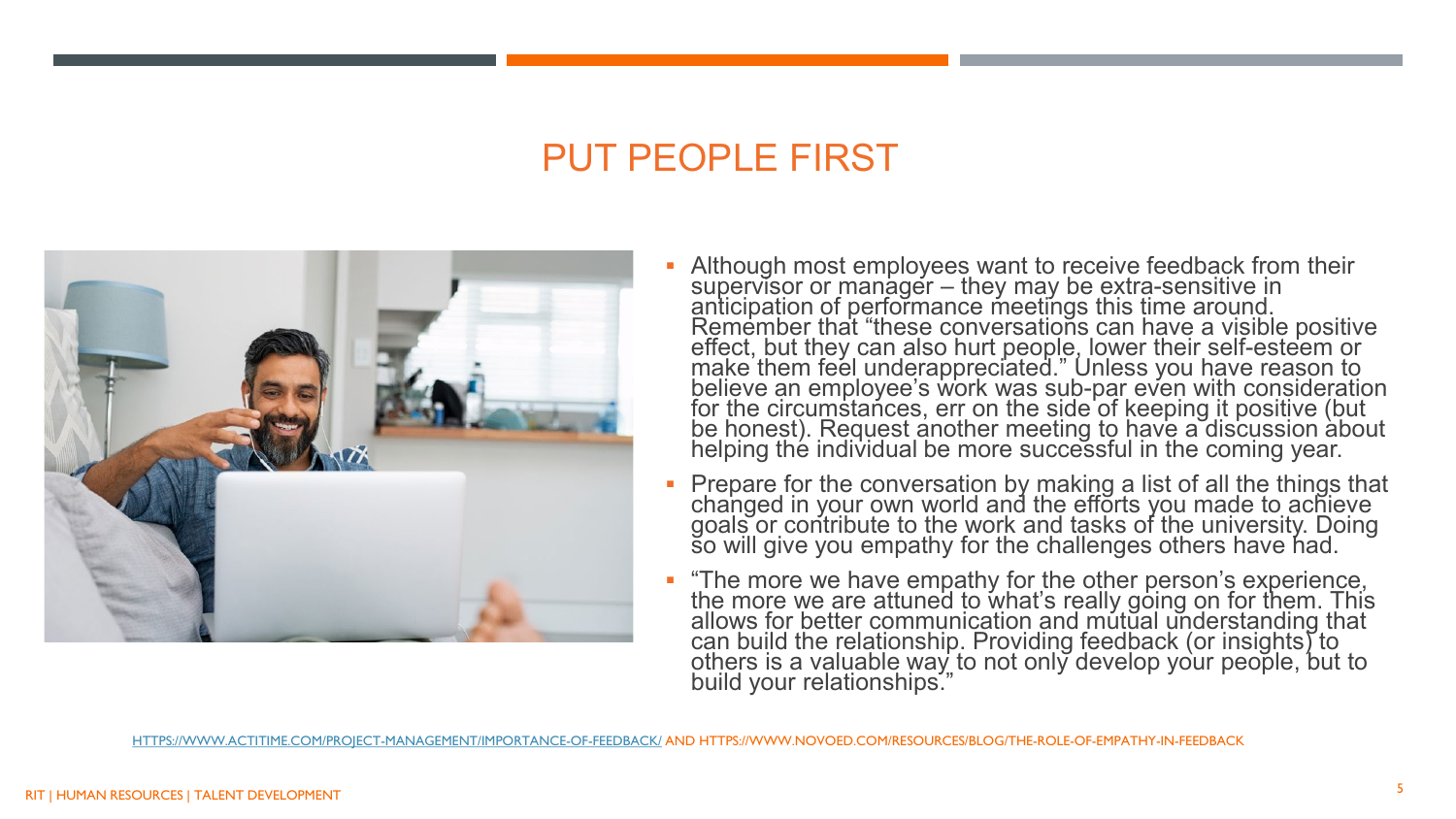## WIDEN THE DIALOG

- Goals were set; plans were made and your team was excited about how to contribute in 2020. Then COVID -19 crashed the party. Share your own disappointment while encouraging employees to think about the year with both goals and effort in mind. What progress was made? Did new goals replace old ones? In what ways did they get creative to keep tasks on track? What additional learning took place? What new skills were learned? What practices worked well and which ones should be re evaluated in 2021?
- Rethink productivity in terms of impact to the team or the university. Managers tend to focus on tasks and activities. Now is a great time to challenge this by considering impact. Ask "what impact did you make?" (even if every goal and task wasn't accomplished).
- Remember that some jobs are easier to do from a remote location while others are less so. It's important to take this into consideration. While each of us is expected to solve most job related problems and challenges, some circumstances may have been out of individual's control. Take time to ask about and level set your understanding of the situation – consider location constraints, information flow, lack of informal communication, and the impact of less visibility to department operations. These are just a few things that can influence an employees ability to be productive.

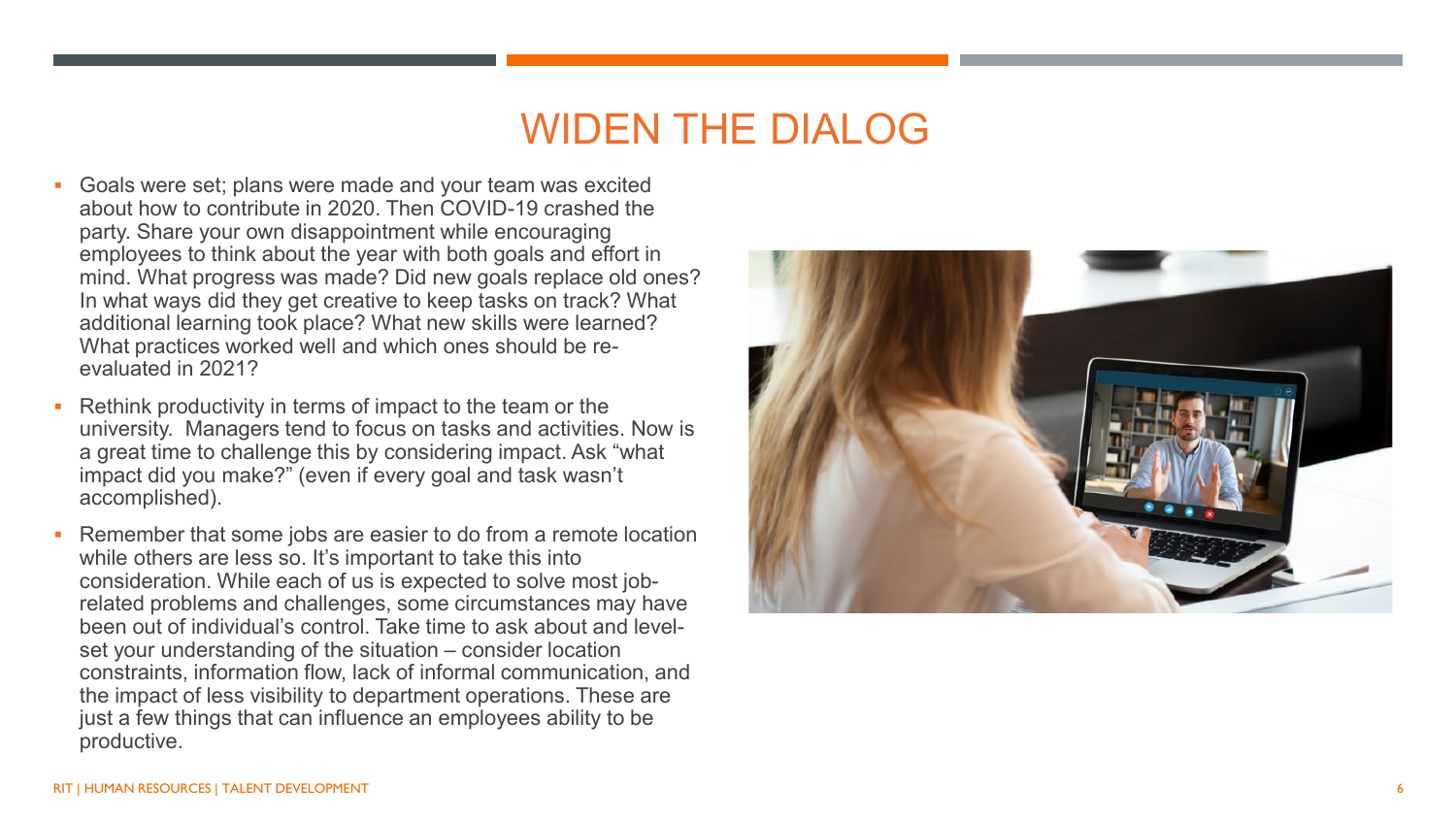# **LISTEN**



- *"We think we listen, but very rarely do we listen with real understanding, true empathy. Yet listening, of this very special kind, is one of the most potent forces for change that I know."* – Carl Rodgers
- Listening is one of the most important skills we can have. How well we listen has a major impact on our job effectiveness, and on the quality of our relationships.
- Given the events of the past several months, people may welcome the opportunity to talk – uninterrupted and with a deep sense of being heard. Be sure to schedule conversations to allow for uninterrupted time for at least one hour. This can provide time to listen not only to the content of the conversation, but to the context and meaning as well.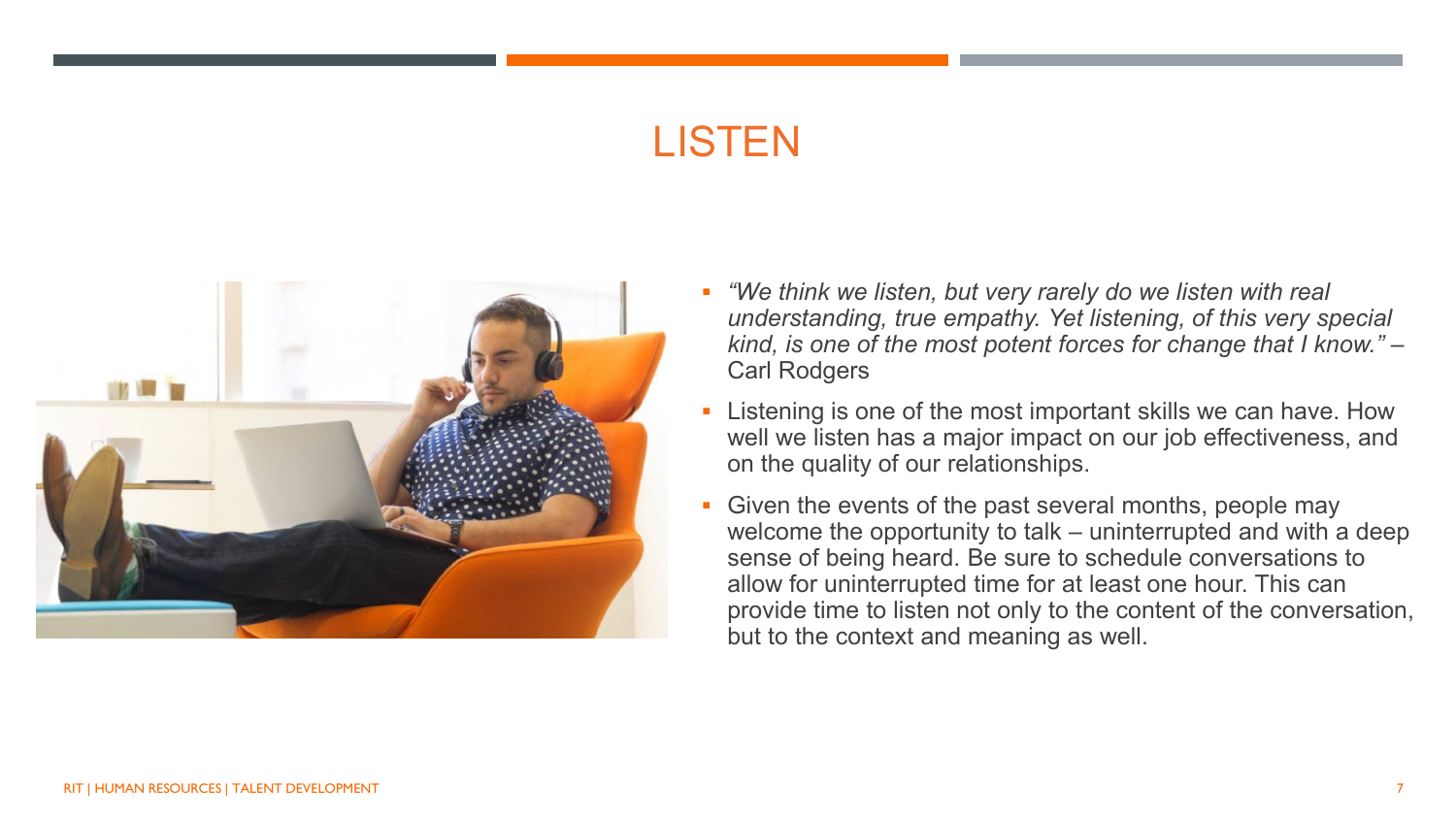## MANAGER RESOURCES AND TOOLS

### **Step 1: [The Importance of Feedback](https://www.actitime.com/project-management/importance-of-feedback/)**

**[Step 2: Empathetic Feedback: The Role of](https://www.novoed.com/resources/blog/the-role-of-empathy-in-feedback/)  Empathy in Feedback**

**[Step 3: Pandemic Performance](https://www.rit.edu/fa/humanresources/sites/rit.edu.fa.humanresources/files/docs/Staff%20Pandemic%20Performance%20Considerations.pdf)  Considerations for Staff**

**[Step 4: Active Listening: Hear What People](https://www.mindtools.com/CommSkll/ActiveListening.htm)  Are Really Saying**

RIT Human Resources References and Support

#### [RIT Performance Management](https://www.rit.edu/fa/humanresources/performancemgmt)

Questions regarding the overall **Staff Performance** [Appraisal Policy may be directed to Human Resou](https://www.rit.edu/academicaffairs/policiesmanual/e270)rces.

[Human Resources Managers \(HRMs\)](https://www.rit.edu/fa/humanresources/content/hr-services) are assigned to specific colleges and divisions and are available to assist, support and answer questions about the overall staff performance management process.

Questions regarding the **Annual Review of Faculty and** updates to the procedures may be directed to the Office of the Provost.